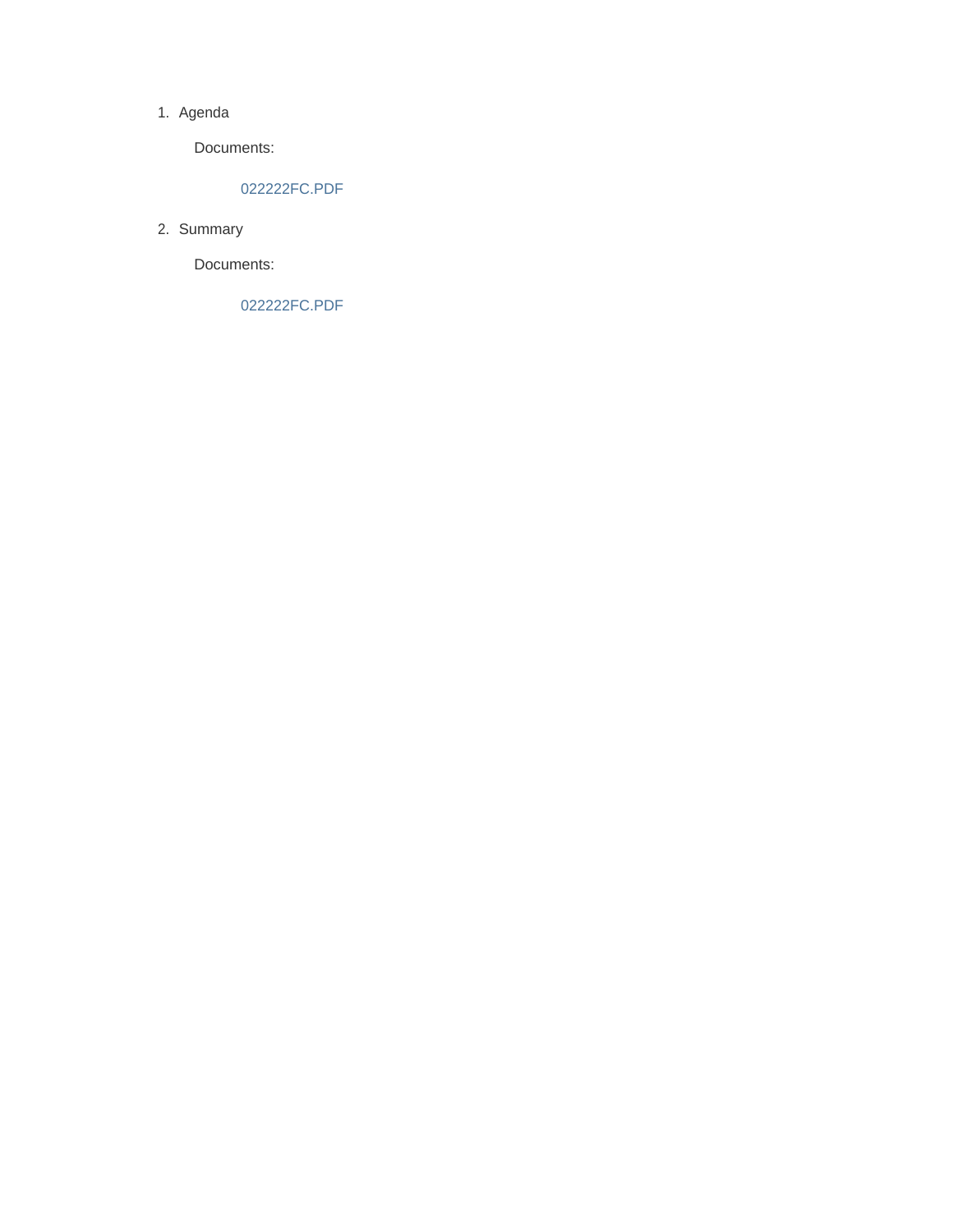

# **City of Marietta**

# **Meeting Agenda**

## **FINANCE/INVESTMENTS COMMITTEE**

| Joseph R. Goldstein, Chairman<br>M. Carlyle Kent, Vice Chair<br><b>Cheryl Richardson</b> |                                                                                                                                                                                |                        |  |
|------------------------------------------------------------------------------------------|--------------------------------------------------------------------------------------------------------------------------------------------------------------------------------|------------------------|--|
| Tuesday, February 22, 2022                                                               | 5:15 PM                                                                                                                                                                        | <b>Council Chamber</b> |  |
| <b>CALL TO ORDER:</b>                                                                    |                                                                                                                                                                                |                        |  |
| <b>MINUTES:</b>                                                                          |                                                                                                                                                                                |                        |  |
| 20220194                                                                                 | <b>Regular Meeting - January 25, 2022</b>                                                                                                                                      |                        |  |
|                                                                                          | Review and approval of the January 25, 2022 meeting minutes.                                                                                                                   |                        |  |
| <b>BUSINESS:</b>                                                                         |                                                                                                                                                                                |                        |  |
| 20220139                                                                                 | <b>Hotel Motel Tax</b>                                                                                                                                                         |                        |  |
|                                                                                          | Hotel Motel monthly financial report for January 2022.                                                                                                                         |                        |  |
| 20220140                                                                                 | <b>Auto Rental Tax</b>                                                                                                                                                         |                        |  |
|                                                                                          | 3% Auto Rental Tax monthly financial report for January 2022.                                                                                                                  |                        |  |
| 20220141                                                                                 | <b>Finance Update</b>                                                                                                                                                          |                        |  |
| 20220151                                                                                 | <b>YELLS 21st Century Community Learning Centers Grant</b>                                                                                                                     |                        |  |
|                                                                                          | Request to add the additional approved Carryover award of \$45,644 to the existing budget<br>for the FY22 Marietta YELLS 21st Century Community Learning Centers (CCLC) grant. |                        |  |
| 20220162                                                                                 | <b>Budgeted Training, Travel, and Meal Expense for Council Members</b>                                                                                                         |                        |  |
|                                                                                          | Discussion on Budgeted Training, Travel, and Meal Expense for City in addition to the<br>\$150.00 allowance already established for Council Members.                           |                        |  |

*Requested by Mayor Tumlin*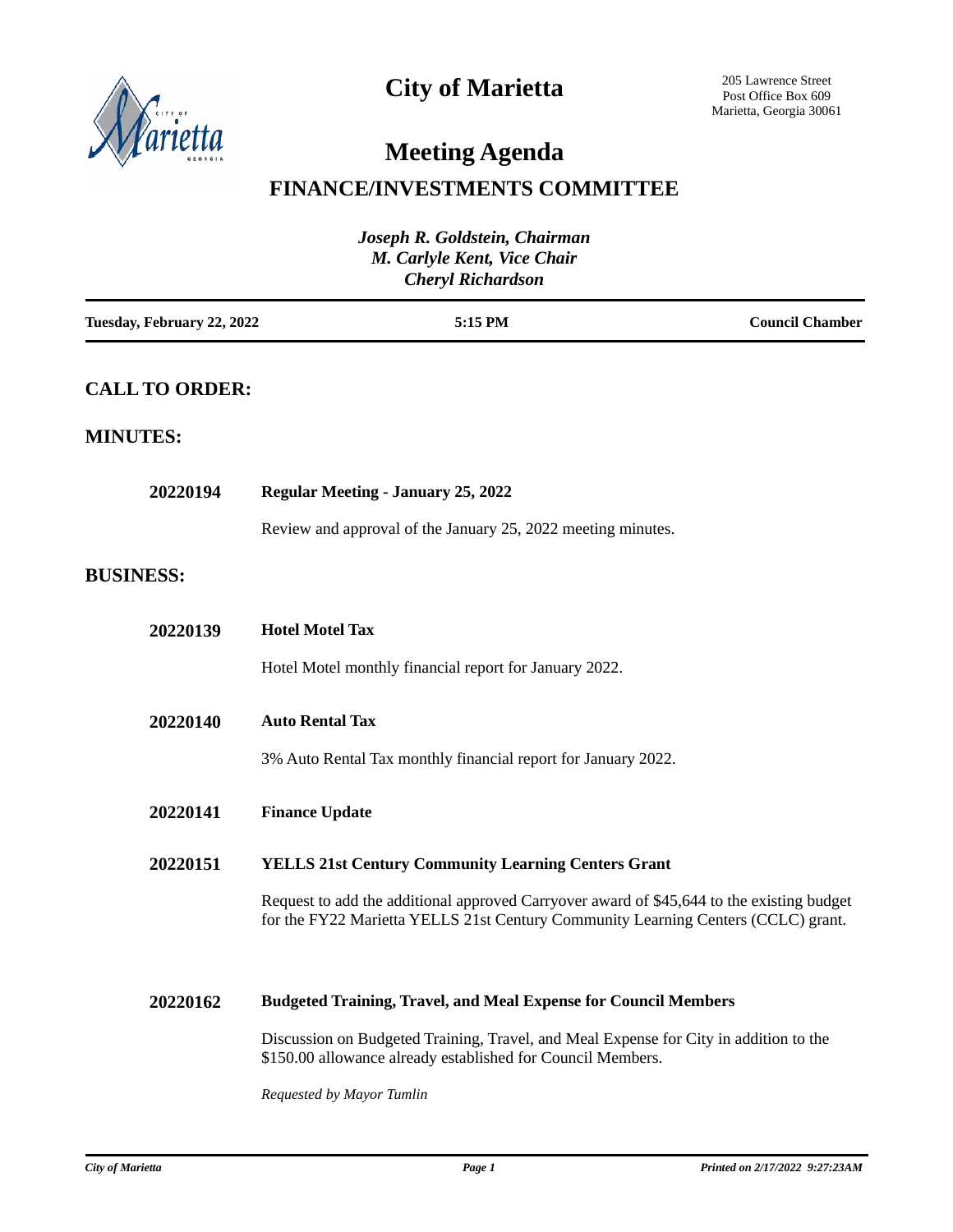### **20220163 SPLOST Project Financing**

Motion to issue revenue bond, using monthly 2022 SPLOST revenue, in the amount of Twenty Million Dollars (\$20,000,000). Maturity date and amortization to be as recommended.

*Requested by Mayor Tumlin*

### **ADJOURNMENT:**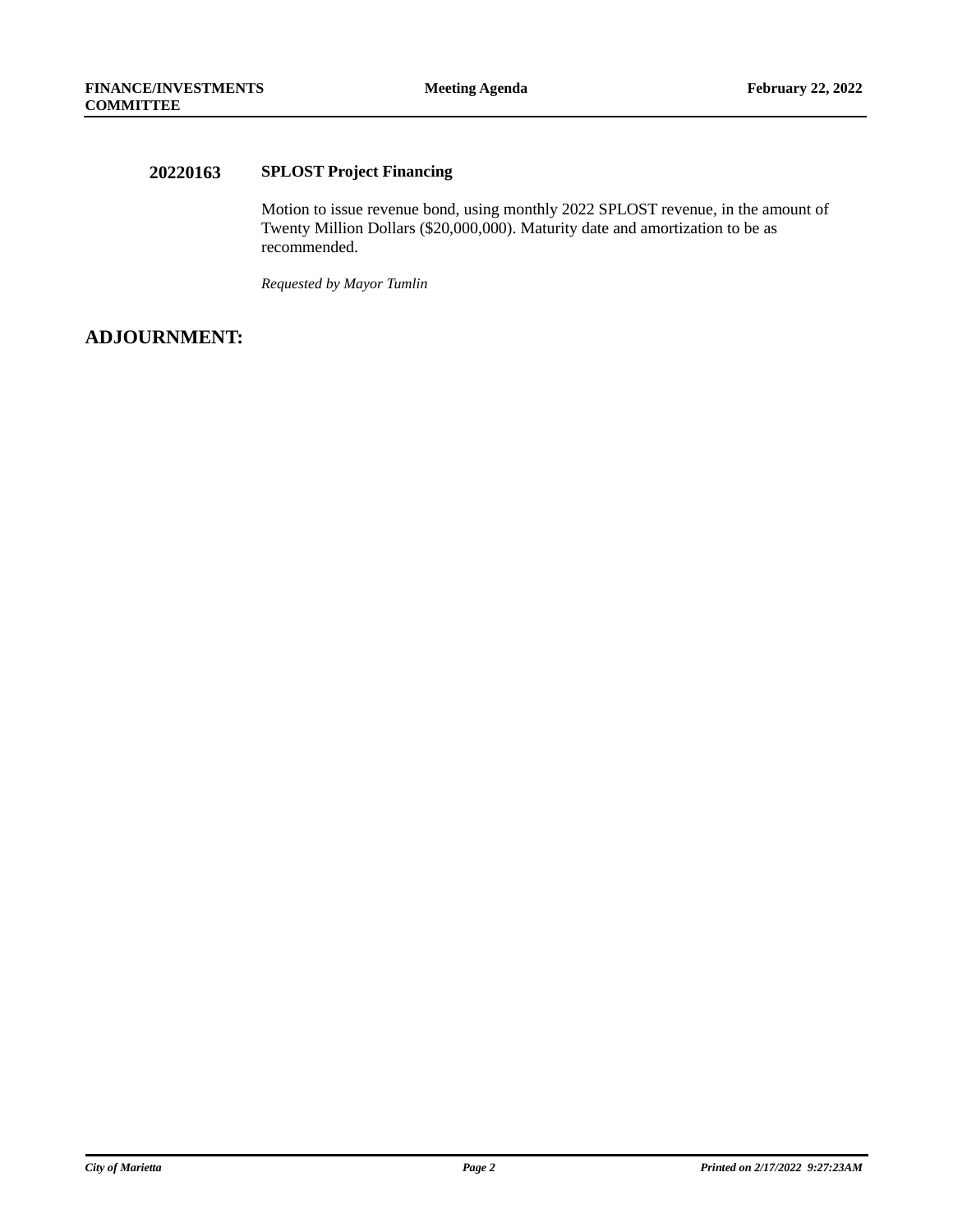

# **City of Marietta**

# **Meeting Summary FINANCE/INVESTMENTS COMMITTEE**

| Joseph R. Goldstein, Chairman<br>M. Carlyle Kent, Vice Chair<br><b>Cheryl Richardson</b> |                                                                                                                                                                                                                                                                               |                        |  |
|------------------------------------------------------------------------------------------|-------------------------------------------------------------------------------------------------------------------------------------------------------------------------------------------------------------------------------------------------------------------------------|------------------------|--|
| Tuesday, February 22, 2022                                                               | 5:15 PM                                                                                                                                                                                                                                                                       | <b>Council Chamber</b> |  |
| 20220194                                                                                 | <b>Regular Meeting - January 25, 2022</b>                                                                                                                                                                                                                                     |                        |  |
|                                                                                          | Review and approval of the January 25, 2022 meeting minutes.<br><b>Approved and Finalized</b>                                                                                                                                                                                 |                        |  |
| 20220139                                                                                 | <b>Hotel Motel Tax</b>                                                                                                                                                                                                                                                        |                        |  |
|                                                                                          | Hotel Motel monthly financial report for January 2022.<br><b>Received and Filed</b>                                                                                                                                                                                           |                        |  |
| 20220140                                                                                 | <b>Auto Rental Tax</b>                                                                                                                                                                                                                                                        |                        |  |
|                                                                                          | 3% Auto Rental Tax monthly financial report for January 2022.<br><b>Received and Filed</b>                                                                                                                                                                                    |                        |  |
| 20220141                                                                                 | <b>Finance Update</b>                                                                                                                                                                                                                                                         |                        |  |
|                                                                                          | <b>Received and Filed</b>                                                                                                                                                                                                                                                     |                        |  |
| 20220151                                                                                 | <b>YELLS 21st Century Community Learning Centers Grant</b>                                                                                                                                                                                                                    |                        |  |
|                                                                                          | Request to add the additional approved Carryover award of \$45,644 to the<br>existing budget for the FY22 Marietta YELLS 21st Century Community<br>Learning Centers (CCLC) grant.                                                                                             |                        |  |
|                                                                                          | Recommended for Approval - Consent Agenda                                                                                                                                                                                                                                     |                        |  |
| 20220162                                                                                 | <b>Budgeted Training, Travel, and Meal Expense for Council Members</b>                                                                                                                                                                                                        |                        |  |
|                                                                                          | Discussion on Budgeted Training, Travel, and Meal Expense for City in addition<br>to the \$150.00 allowance already established for Council Members.                                                                                                                          |                        |  |
|                                                                                          | The cumulative budget amount shall not exceed \$56,000.00 allowance for a<br>fiscal year. For an individual Elected Official, the yearly Budgeted allowance<br>shall not exceed \$7,000 individually, with the mayor's allocation being partially<br>funded by other sources. |                        |  |

**Recommended for Council Agenda**